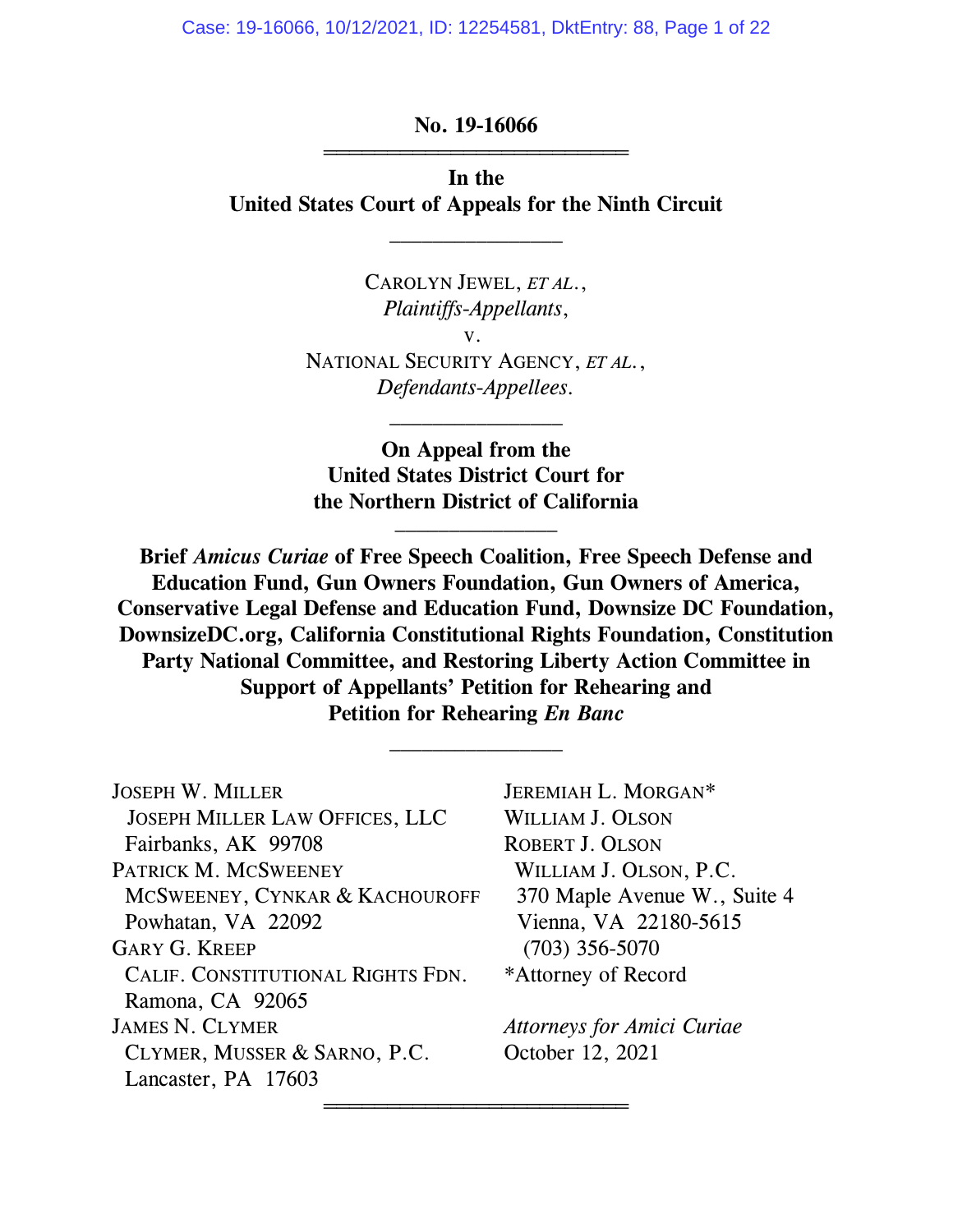#### **DISCLOSURE STATEMENT**

The *amici curiae* herein, Free Speech Coalition, Free Speech Defense and Education Fund, Gun Owners Foundation, Gun Owners of America, Conservative Legal Defense and Education Fund, Downsize DC Foundation, DownsizeDC.org, California Constitutional Rights Foundation, Constitution Party National Committee, and Restoring Liberty Action Committee, through their undersigned counsel, submit this Disclosure Statement pursuant to Federal Rules of Appellate Procedure 26.1 and 29(a)(4)(A). These *amici curiae* are non-stock, nonprofit corporations, none of which has any parent company, and no person or entity owns them or any part of them.

The *amici curiae* are represented herein by Jeremiah L. Morgan, who is counsel of record; William J. Olson, and Robert J. Olson, of William J. Olson, P.C., 370 Maple Avenue West, Suite 4, Vienna, Virginia 22180-5615. These *amici* are also represented herein by Joseph W. Miller of Joseph Miller Law Offices, LLC, P.O. Box 83440, Fairbanks, Alaska 99708; Patrick M. McSweeney of McSweeney, Cynkar, & Kachouroff, PLLC, 3358 John Tree Hill Rd., Powhatan, Virginia 23139; Gary G. Kreep of California Constitutional Rights Foundation, 932 D Street, Suite 2, Ramona, California 92065; and James

i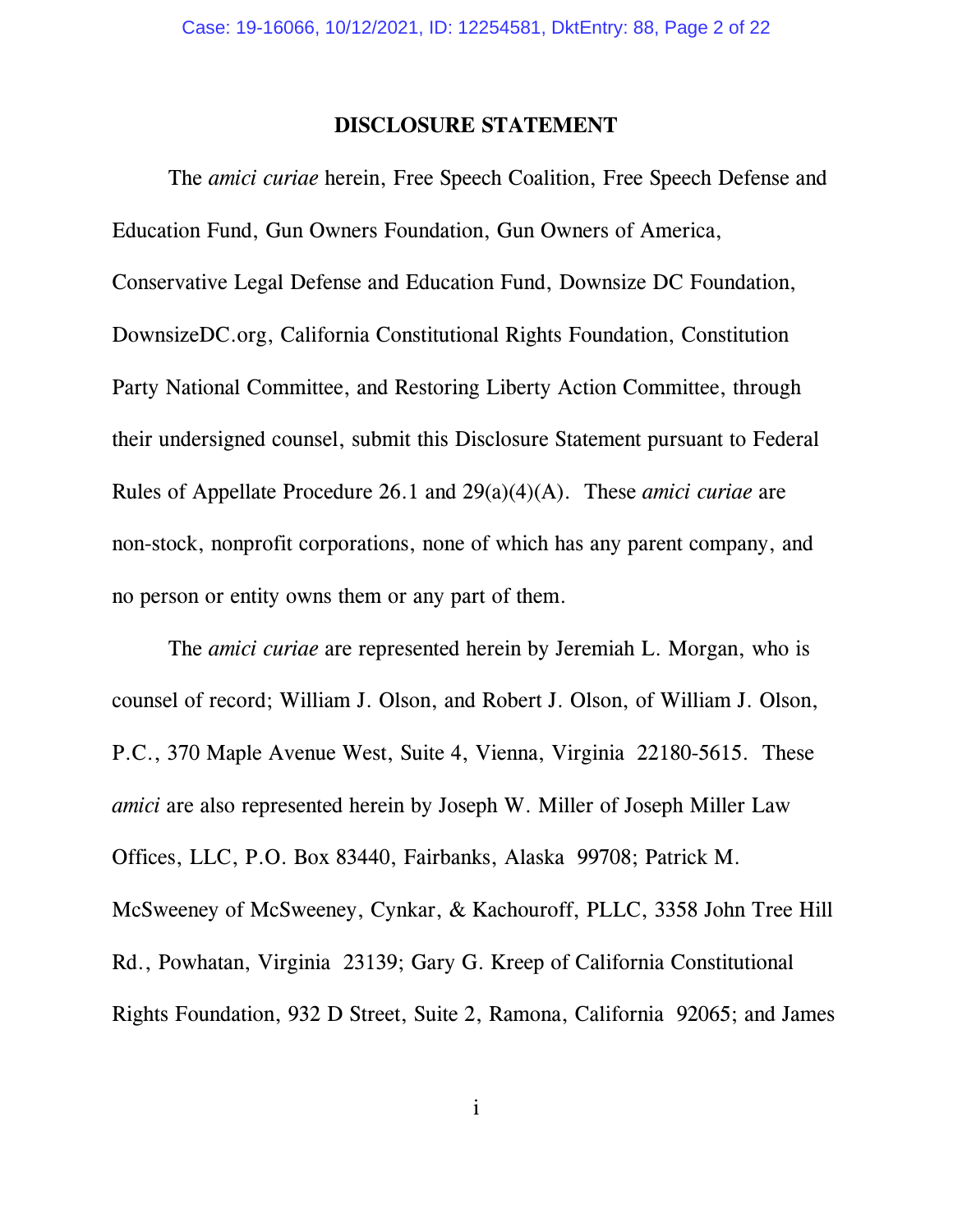Case: 19-16066, 10/12/2021, ID: 12254581, DktEntry: 88, Page 3 of 22

N. Clymer of Clymer, Musser & Sarno, P.C., 408 W. Chestnut St., Lancaster, Pennsylvania 17603.

> s/Jeremiah L. Morgan Jeremiah L. Morgan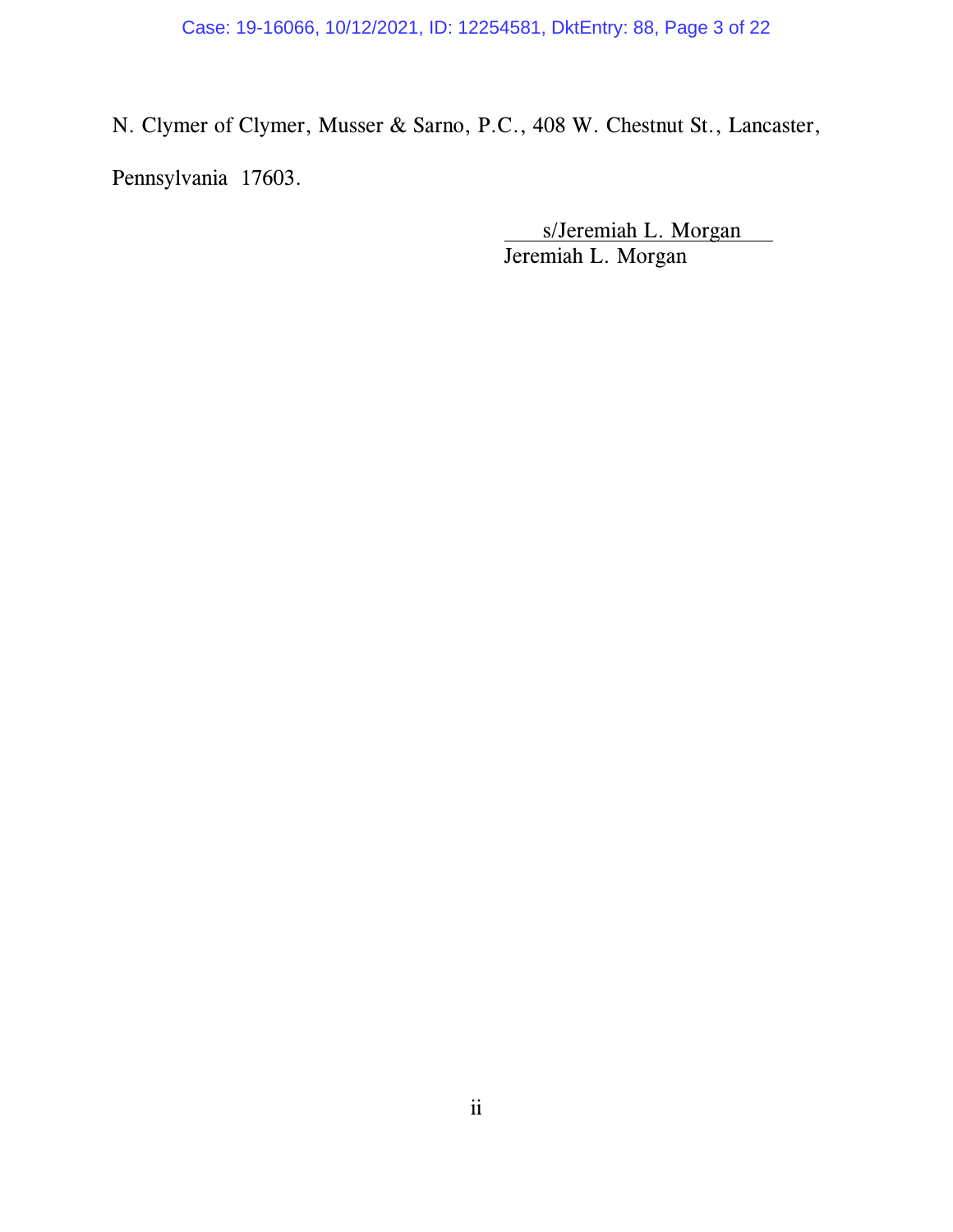# **TABLE OF CONTENTS**

# Page

|                | <b>ARGUMENT</b> |                                                                                                                                                                                                                                                |  |
|----------------|-----------------|------------------------------------------------------------------------------------------------------------------------------------------------------------------------------------------------------------------------------------------------|--|
| $\mathbf{I}$ . |                 | THE PANEL'S OPINION CONTRADICTS THIS COURT'S EARLIER<br>DECISION IN FAZAGA V. FBI, NECESSITATING REHEARING. 3                                                                                                                                  |  |
| II.            |                 | THE U.S. SUPREME COURT IS CURRENTLY CONSIDERING NOT JUST<br>ONE, BUT TWO CASES WHICH WILL ALMOST CERTAINLY ESTABLISH<br>PRINCIPLES WHICH WILL RESOLVE THE LEGAL ISSUES IN THIS CASE 6                                                          |  |
| III.           |                 | SHUTTING THE COURTHOUSE DOOR TO WELL-GROUNDED CLAIMS OF<br>UNCONSTITUTIONAL DRAGNET WARRANTLESS SURVEILLANCE BY<br>THE FEDERAL GOVERNMENT JEOPARDIZES OUR REPUBLICAN FORM<br>$7\phantom{.0}$                                                   |  |
|                | A <sub>1</sub>  | The FBI and Department of Justice Cannot Be Trusted to<br>Follow the Law, to Say Nothing of Enforcing Compliance by                                                                                                                            |  |
|                | B <sub>1</sub>  | Government Surveillance Empowers the "Deep State" to<br>Gather the Information Necessary to Intimidate the Executive,<br>Legislative, and Judicial Branches from Enforcing<br>Constitutional Protections Against Government Surveillance<br>11 |  |
|                |                 | 15                                                                                                                                                                                                                                             |  |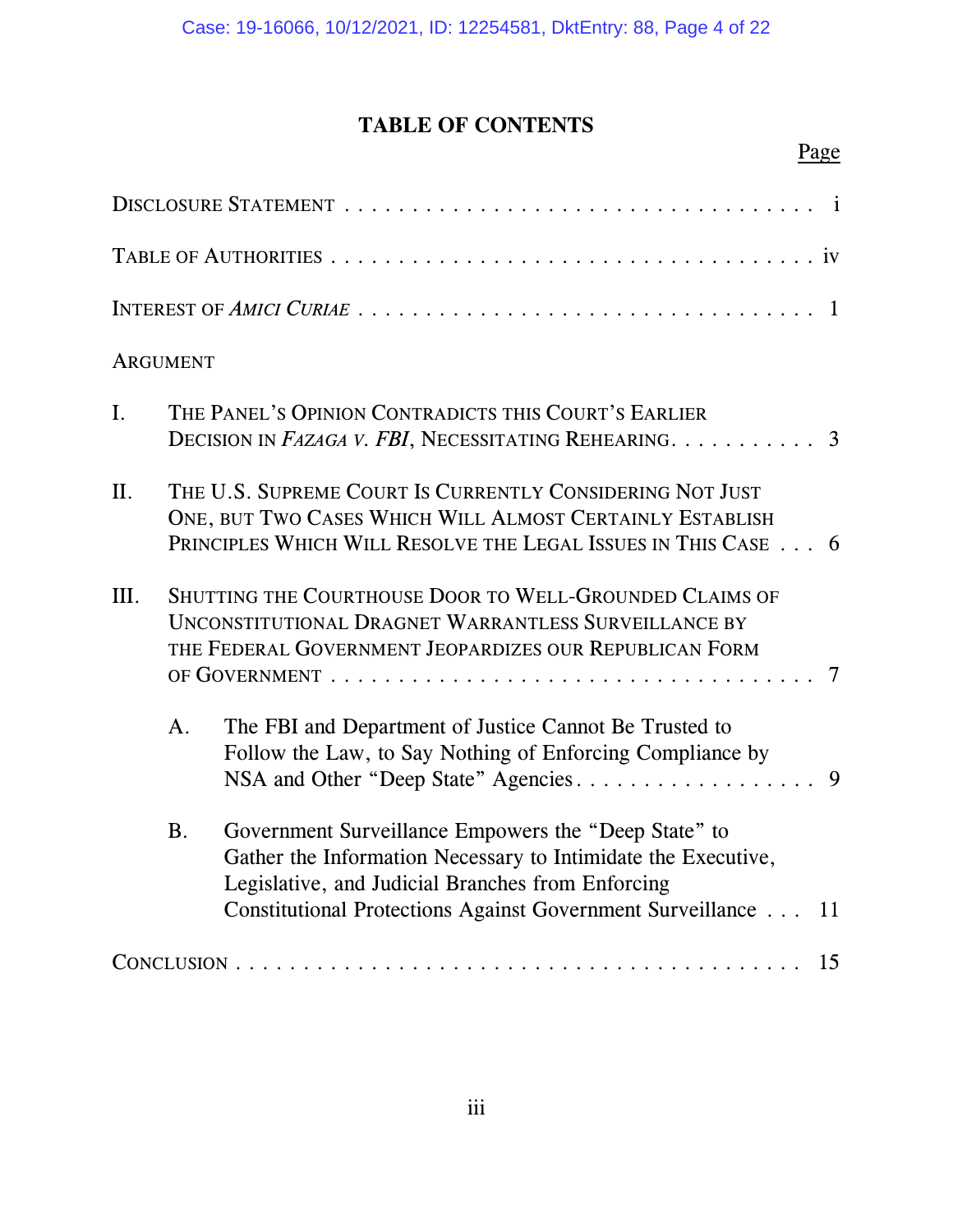# **TABLE OF AUTHORITIES**

#### Page

### **UNITED STATES CONSTITUTION**

| <b>CASES</b>                                                                                                        |
|---------------------------------------------------------------------------------------------------------------------|
| Dep't of Transportation v. Ass'n of Am. RRs, 575 U.S. 43 (2015) 7                                                   |
| <i>Evenwel v. Abbott</i> , 136 S. Ct. 1120 (2016). $\ldots \ldots \ldots \ldots \ldots \ldots \ldots \ldots \ldots$ |
|                                                                                                                     |
|                                                                                                                     |
|                                                                                                                     |
|                                                                                                                     |
| <b>MISCELLANEOUS</b>                                                                                                |
| J. Bovard, "Ruby Ridge and the FBI License to Kill," <i>JimBovard.com</i>                                           |
|                                                                                                                     |
|                                                                                                                     |
| Coleman Jenkins, Jr., "Abolish the F.B.I.," Wall Street Journal                                                     |
| 12                                                                                                                  |
| R. Kessler, "FBI Director Hoover's Dirty Files: Excerpt from Ronald                                                 |
| Kessler's 'The Secrets of the FBI,'" Daily Beast (July 13, 2017)<br>14                                              |
| "Schumer Warns Trump: Intel Community Has Many Ways to 'Get                                                         |
| Back at You," The Rachel Maddow Show (Sept. 26, 2019).<br>13                                                        |
| U.S. Department of Justice Inspector General, "Audit of the Federal                                                 |
| Bureau of Investigation's Execution of Its Woods Procedures for                                                     |
| Applications Filed with the Foreign Intelligence Surveillance Court                                                 |
| Relating to U.S. Persons," Audit Report 21-129 (Sept. 2021) $\ldots \ldots$ .                                       |
| U.S. Department of Justice Inspector General, "Management Advisory                                                  |
| Memorandum for the Director of the Federal Bureau of Investigation                                                  |
| Regarding the Execution of Woods Procedures for Applications Filed                                                  |
| with the Foreign Intelligence Surveillance Court Relating to U.S.                                                   |
| Persons," Audit Division 20-047 (March 2020). 9, 10                                                                 |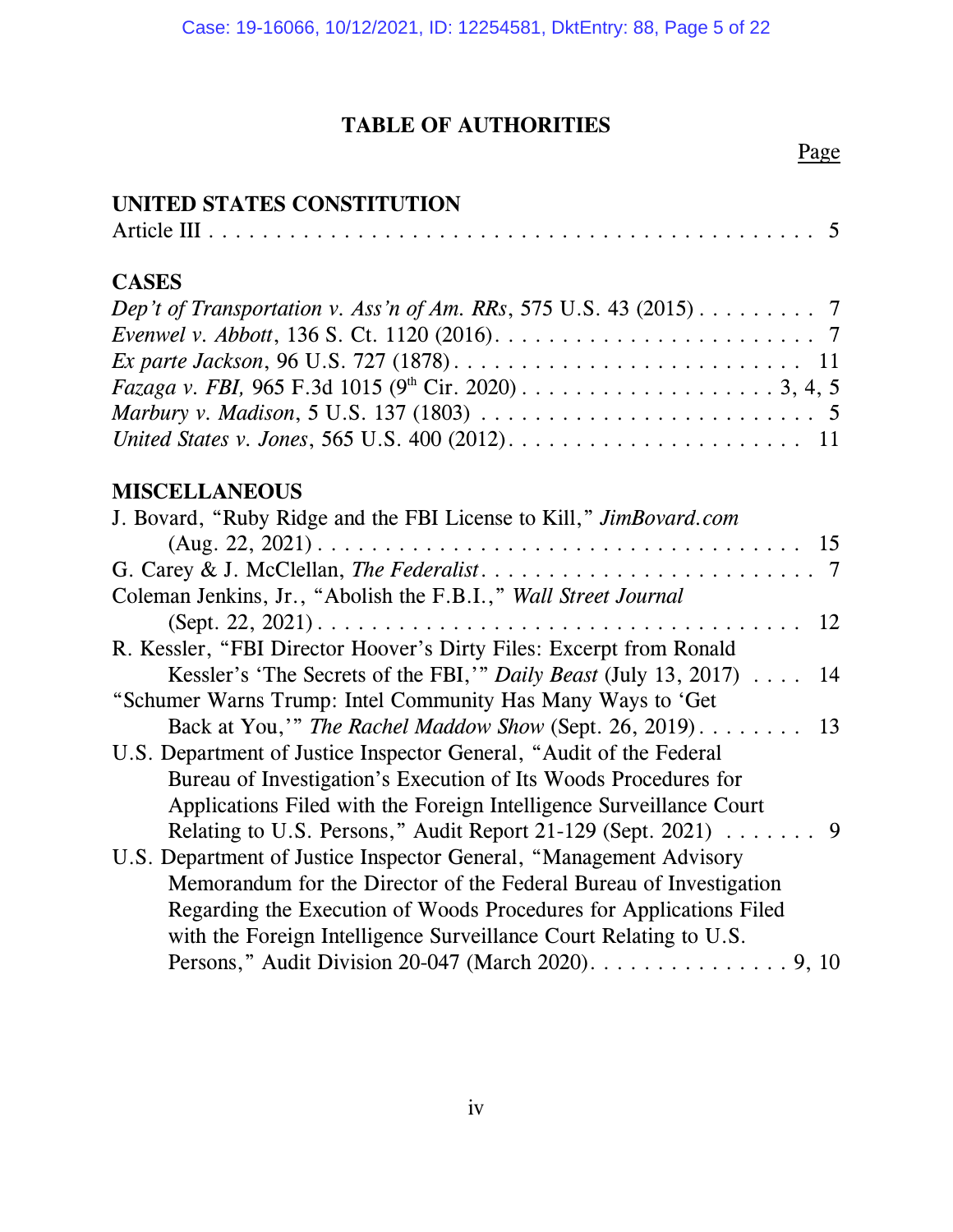#### **INTEREST OF** *AMICI CURIAE*<sup>1</sup>

 Free Speech Coalition, Free Speech Defense and Education Fund, Gun Owners Foundation, Gun Owners of America, Conservative Legal Defense and Education Fund, Downsize DC Foundation, DownsizeDC.org, and California Constitutional Rights Foundation are nonprofit organizations, exempt from federal taxation under sections  $501(c)(3)$  or  $501(c)(4)$  of the Internal Revenue Code. Restoring Liberty Action Committee is an educational organization. Each is dedicated, *inter alia*, to the correct construction, interpretation, and application of law. The Constitution Party National Committee is a national political party committee registered with the Federal Election Commission dedicated to adherence to the U.S. Constitution.

Several of these *amici* filed an *amicus curiae* brief in a prior appeal in this case in 2015, and then again in 2019:

• Jewel v. NSA, No. 15-16133, Brief *Amicus Curiae* [of U.S. Justice](http://www.lawandfreedom.com/site/constitutional/Jewel%20USJF%20amicus%20brief.pdf) [Foundation,](http://www.lawandfreedom.com/site/constitutional/Jewel%20USJF%20amicus%20brief.pdf) *et al.* (Aug. 17, 2015); and

<sup>&</sup>lt;sup>1</sup> All parties have consented to the filing of this brief *amicus curiae*. No party's counsel authored the brief in whole or in part. No party or party's counsel contributed money that was intended to fund preparing or submitting the brief. No person other than these *amici curiae*, their members or their counsel contributed money that was intended to fund preparing or submitting this brief.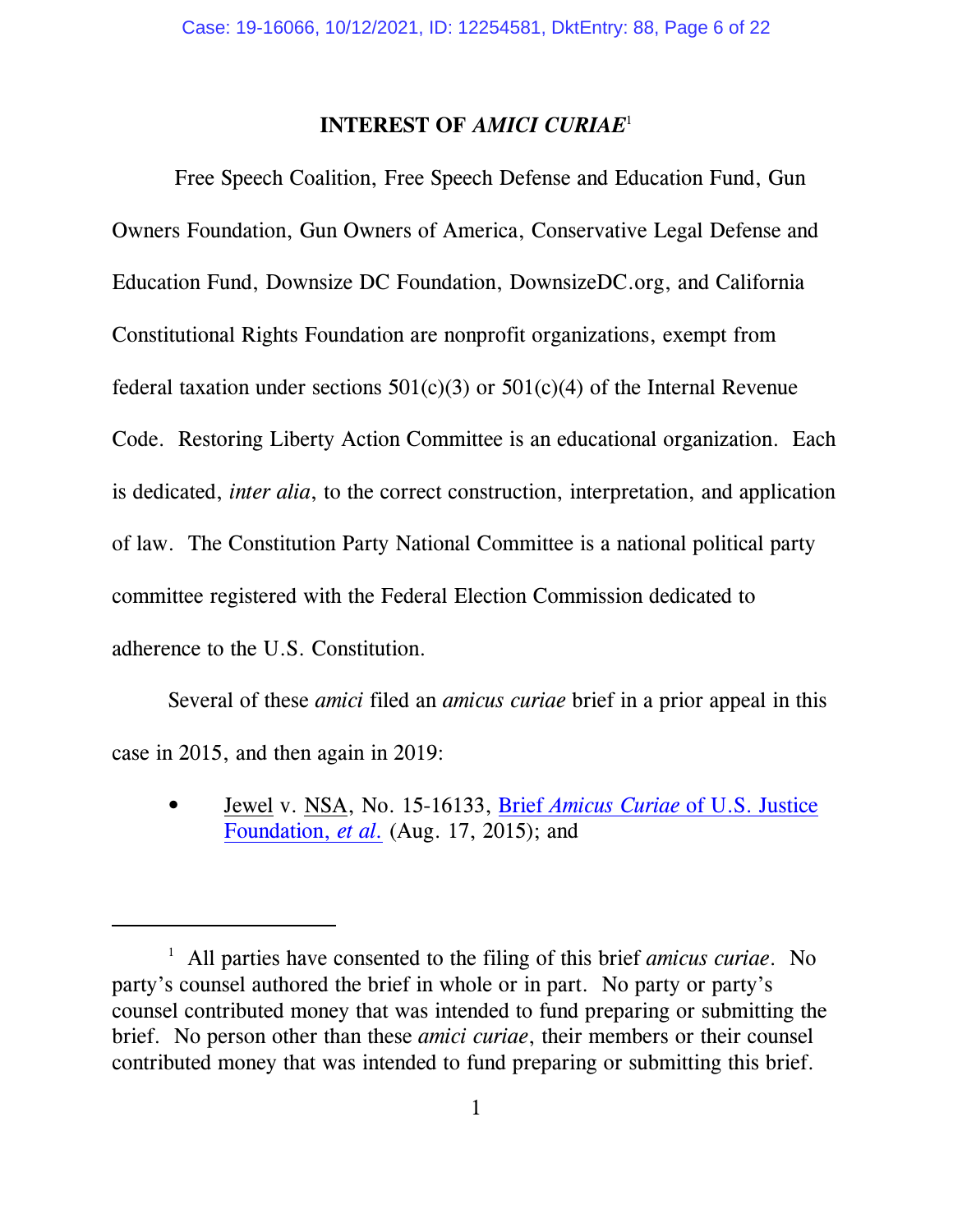• Jewel v. NSA, No. 19-16066, Brief *Amicus Curiae* [of Free Speech](http://lawandfreedom.com/wordpress/wp-content/uploads/2019/09/Jewel-Amicus-Brief-2019.pdf) [Coalition,](http://lawandfreedom.com/wordpress/wp-content/uploads/2019/09/Jewel-Amicus-Brief-2019.pdf) *et al.* (Sept. 13, 2019).

Additionally, several of these *amici* also filed *amicus curiae* briefs in other

federal Fourth Amendment cases involving government surveillance of different

types, including the following:

- United States v. Antoine Jones, 565 U.S. 400 (2012) Petition Stage: [http://lawandfreedom.com/site/constitutional/USvJones\\_ amicus.pdf](http://lawandfreedom.com/site/constitutional/USvJones_amicus.pdf) (May 16, 2011); Merits Stage: [http://lawandfreedom.com/site/](http://lawandfreedom.com/site/constitutional/USvJones_Amicus_Merits.pdf) [constitutional/USvJones\\_ Amicus\\_Merits.pdf](http://lawandfreedom.com/site/constitutional/USvJones_Amicus_Merits.pdf) (Oct. 3, 2011);
- Clapper v. Amnesty International USA, 568 U.S. 398 (2013); [http://lawandfreedom.com/site/constitutional/ClappervAmnesty](http://lawandfreedom.com/site/constitutional/ClappervAmnestyIntl_Amicus.pdf) [Intl\\_Amicus.pdf](http://lawandfreedom.com/site/constitutional/ClappervAmnestyIntl_Amicus.pdf) (Sept. 24, 2012);
- Cotterman v. United States, 571 U.S. 1156 (2014); [http://lawand](http://lawandfreedom.com/site/constitutional/Cotterman_v_US_Amicus.pdf) [freedom.com/site/constitutional/Cotterman\\_v\\_US\\_Amicus.pdf](http://lawandfreedom.com/site/constitutional/Cotterman_v_US_Amicus.pdf) (Sept. 9, 2013);
- United States v. Wurie (consolidated with Riley v. California), 573 U.S. 373 (2014); [http://www.lawandfreedom.com/site/](http://www.lawandfreedom.com/site/constitutional/Wurie%20DDCF%20Amicus%20Brief.pdf) [constitutional/Wurie%20DDCF%20Amicus%20Brief.pdf](http://www.lawandfreedom.com/site/constitutional/Wurie%20DDCF%20Amicus%20Brief.pdf) (Apr. 9, 2014);
- Wikimedia v. National Security Agency, 857 F.3d 193 (4<sup>th</sup> Cir. 2017); [http://lawandfreedom.com/wordpress/wp-content/uploads/2016/02/Wikime](http://lawandfreedom.com/wordpress/wp-content/uploads/2016/02/Wikimedia-amicus-brief.pdf) [dia-amicus-brief.pdf](http://lawandfreedom.com/wordpress/wp-content/uploads/2016/02/Wikimedia-amicus-brief.pdf) (Feb. 24, 2016); and
- Carpenter v. United States, 138 S. Ct. 2206 (2018); [http://lawandfreedom.](http://lawandfreedom.com/wordpress/wp-content/uploads/2017/08/Carpenter-amicus-brief.pdf) [com/wordpress/wp-content/uploads/2017/08/Carpenter-amicus-brief.pdf](http://lawandfreedom.com/wordpress/wp-content/uploads/2017/08/Carpenter-amicus-brief.pdf) (Aug. 14, 2017).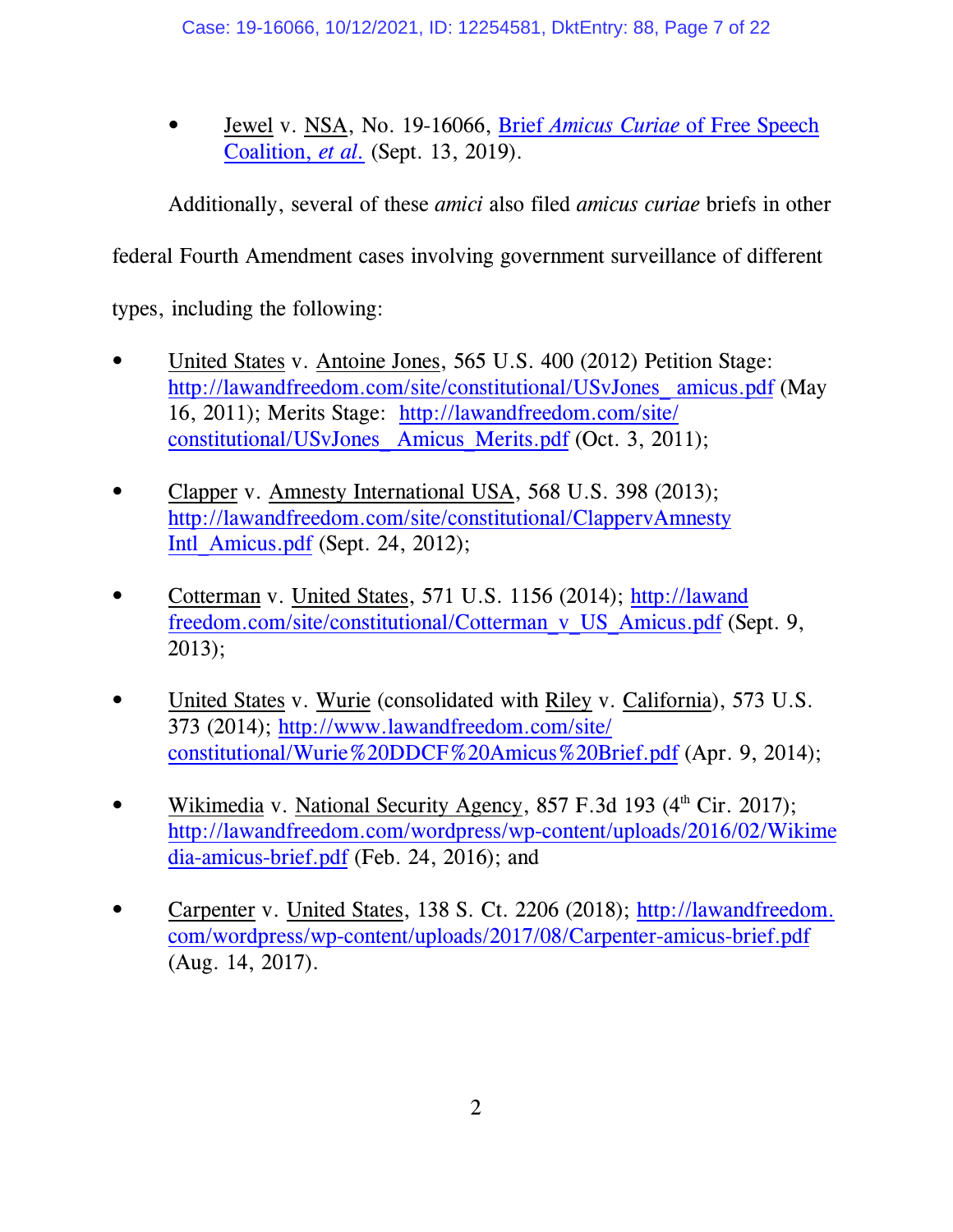Late last month, certain of these *amici* filed an *amicus curiae* brief in the

U.S. Supreme Court in a pending merits case that will address issues highly

similar to those in this case:

• FBI v. Fazaga, U.S. Supreme Court No. 20-828; [http://www.lawand](http://www.lawandfreedom.com/wordpress/wp-content/uploads/2021/09/FBI-v-Fazaga-Amicus-Brief-Final.pdf) [freedom.com/wordpress/wp-content/uploads/2021/09/FBI-v-Fazaga-Amicu](http://www.lawandfreedom.com/wordpress/wp-content/uploads/2021/09/FBI-v-Fazaga-Amicus-Brief-Final.pdf) [s-Brief-Final.pdf](http://www.lawandfreedom.com/wordpress/wp-content/uploads/2021/09/FBI-v-Fazaga-Amicus-Brief-Final.pdf) (Sept. 28, 2021).

# **ARGUMENT**

# **I. The Panel's Opinion Contradicts this Court's Earlier Decision in** *Fazaga v. FBI***, Necessitating Rehearing.**

The memorandum opinion issued by the panel on August 17, 2021

affirming the district court's dismissal of appellants' claims contradicts the basis

for the decision of this court issued only a year ago in *Fazaga v. FBI,* 965 F.3d

1015, 1043-52 (9<sup>th</sup> Cir. 2020). In that July 20, 2020 *Fazaga* opinion, the court

concluded that:

in enacting FISA, Congress displaced the common law dismissal remedy created by the *Reynolds* state secrets privilege as applied to electronic surveillance within FISA's purview.... In sum, the plain language, statutory structure, and legislative history demonstrate that **Congress intended FISA to displace the state secrets privilege and its dismissal remedy with respect to electronic surveillance**. Contrary to the Government's contention, **FISA's § 1806(f) procedures are to be used** when an aggrieved person affirmatively challenges, in any civil case, the legality of electronic surveillance or its use in litigation, whether the challenge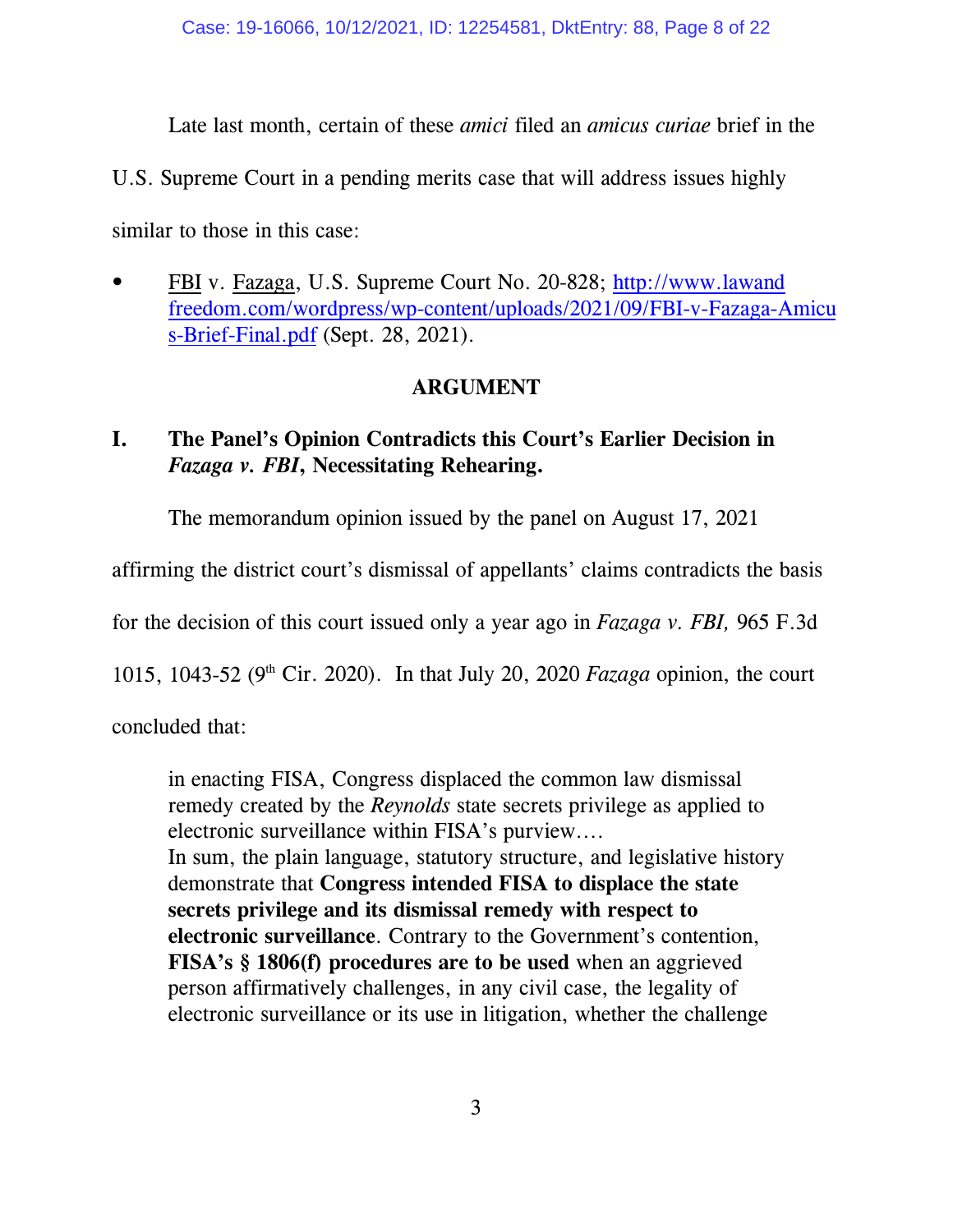is under FISA itself, the Constitution, or any other law. [*Fazaga* at 1044, 1052 (emphasis added).]

Issued more than nine months after argument, the panel opinion now being challenged was cursory, constituting less than a page in Lexis Reports, ignoring many of the complex legal issues raised by litigation that has been pending since 2008. The panel did not consider important issues, including how to examine classified information, and the application of the state secrets privilege, as detailed by Appellants. *See* Appellants' Petition for Rehearing and Petition for Rehearing En Banc ("Pet. Rehear.") at 8, 16. The panel more asserted than concluded that the Jewel Appellants "failed to set forth sufficient evidence of particularized injuries in fact...." *Jewel v. NSA*, 2021 U.S. App. LEXIS 24497 at  $*4$  (9<sup>th</sup> Cir. 2021). In one sentence, the panel concluded that the district court "did not abuse its discretion in excluding evidence at summary judgment," and went on to say that "even considering the excluded evidence," standing was not established. *Id*. at \*5.

The panel's naked ruling on standing allowed it to ignore the principles set out in this Court's *Fazaga* decision one year ago, as well as the clear and abundant public evidence that Appellants' property and privacy interests were violated by the NSA's seizure and search of all domestic phone calls (*Fazaga* at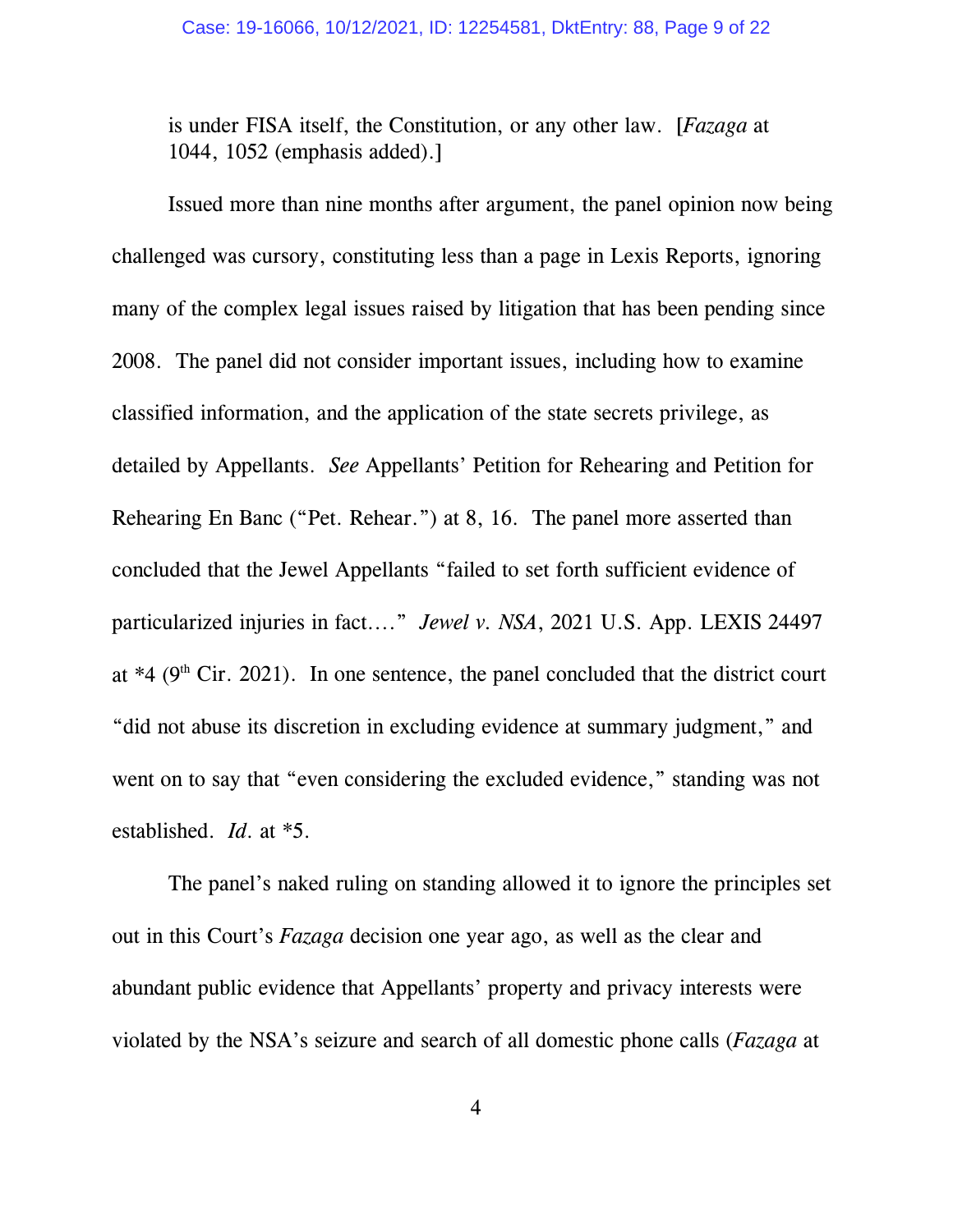11) and Internet records (*id.* at 13). It is widely understood from whistleblower testimony that the NSA either coerced or conspired with AT&T to install a splitter to copy Internet communications and metadata in the AT&T Folsom Street Facility in San Francisco (*id*. at 14-15).

Although there is no way to know on what the panel's standing conclusion was based, it might have been based on the erroneous notion that standing requires the government expressly to concede that it illegally spied on the plaintiff. Or, it could be based on the theory that if everyone's communications are being unlawfully intercepted by what has come to be known as the "Deep State," then no one has had a particularized injury sufficient to establish standing. If true, the atextual judicial term "particularized injury" is being twisted to exceed the bounds of the Constitution's Article III "case" or "controversy" standard, and thereby violate the "duty of the judicial department to say what the law is." *Marbury v. Madison*, 5 U.S. 137, 177 (1803). If Appellants' remarkable tenacity over 13 years of litigation is allowed by this Court to go for naught, the American public will reasonably conclude that the federal courts are choosing to exempt government surveillance from the limitations of the U.S. Constitution.

5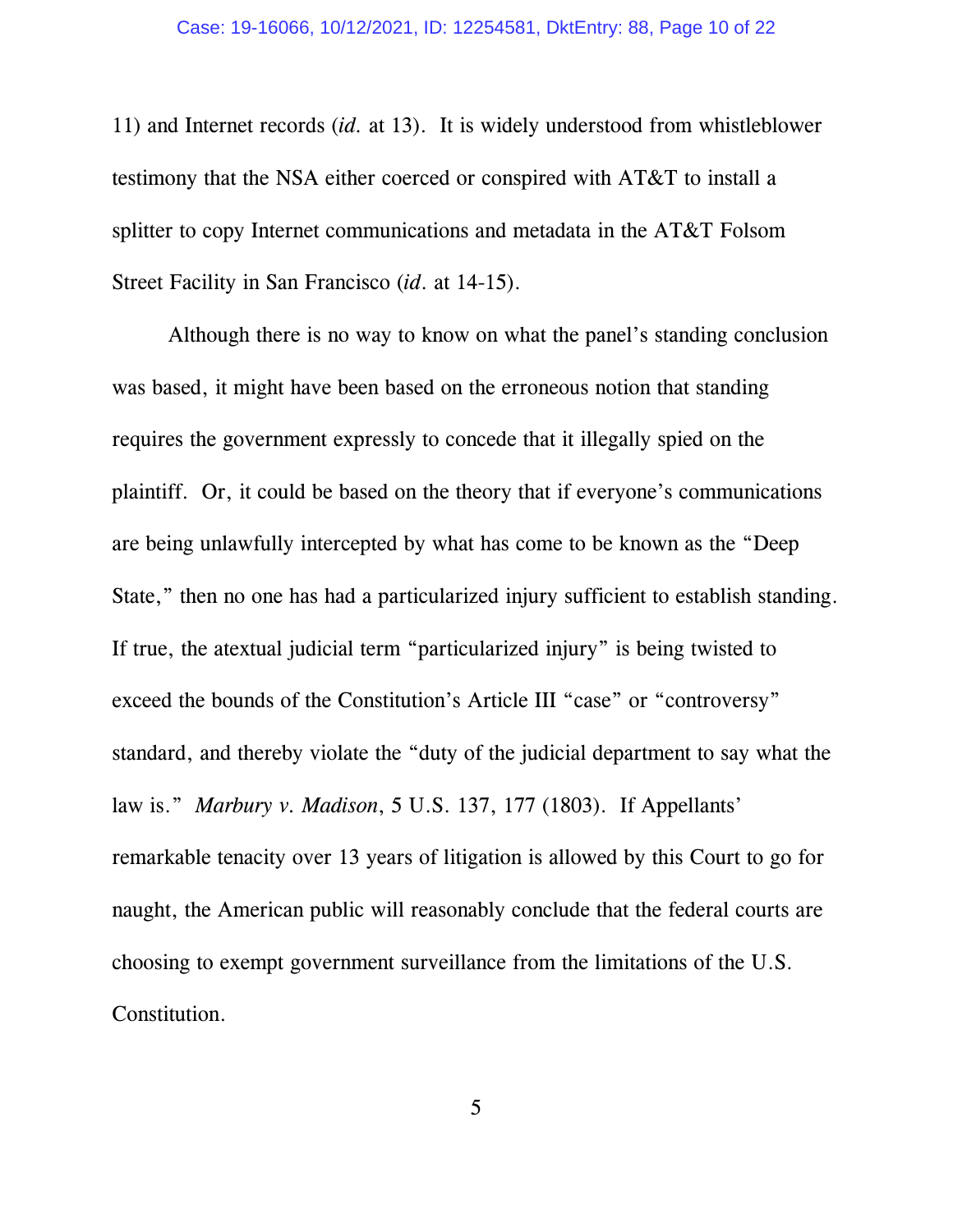# **II. The U.S. Supreme Court Is Currently Considering Not Just One, but Two Cases Which Will Almost Certainly Establish Principles Which Will Resolve the Legal Issues in This Case.**

In the first week of the Supreme Court's new October Term 2021, the

Court heard oral argument in *[United States v. Zubaydah](https://www.supremecourt.gov/docket/docketfiles/html/public/20-827.html)* to answer a question that

is almost guaranteed to have a bearing in the outcome of the present case:

Whether the [U.S. Court of Appeals for the 9th Circuit] erred when it rejected the United States' assertion of the state-secrets privilege based on the court's own assessment of potential harms to the national security, and required discovery to proceed further under 28 U.S.C. 1782(a) against former Central Intelligence Agency contractors on matters concerning alleged clandestine CIA activities. [*Zubaydah* Petition for Certiorari at I.]

Similar to the application of FISA in this case, the question in *Zubaydah* is

whether the congressionally established procedure to review allegations of

unlawful surveillance in FISA can be negated by the state-secrets evidentiary

privilege.

Additionally, on November 8, 2021, the Supreme Court is scheduled to

hear oral argument in the previously discussed *[Fazaga](https://www.supremecourt.gov/docket/docketfiles/html/public/20-828.html)* case. The question

presented in that case lies at the core of this case as well:

Whether **Section 1806(f) displaces the state-secrets privilege** and authorizes a district court to resolve, *in camera* and *ex parte,* the merits of a lawsuit challenging the lawfulness of government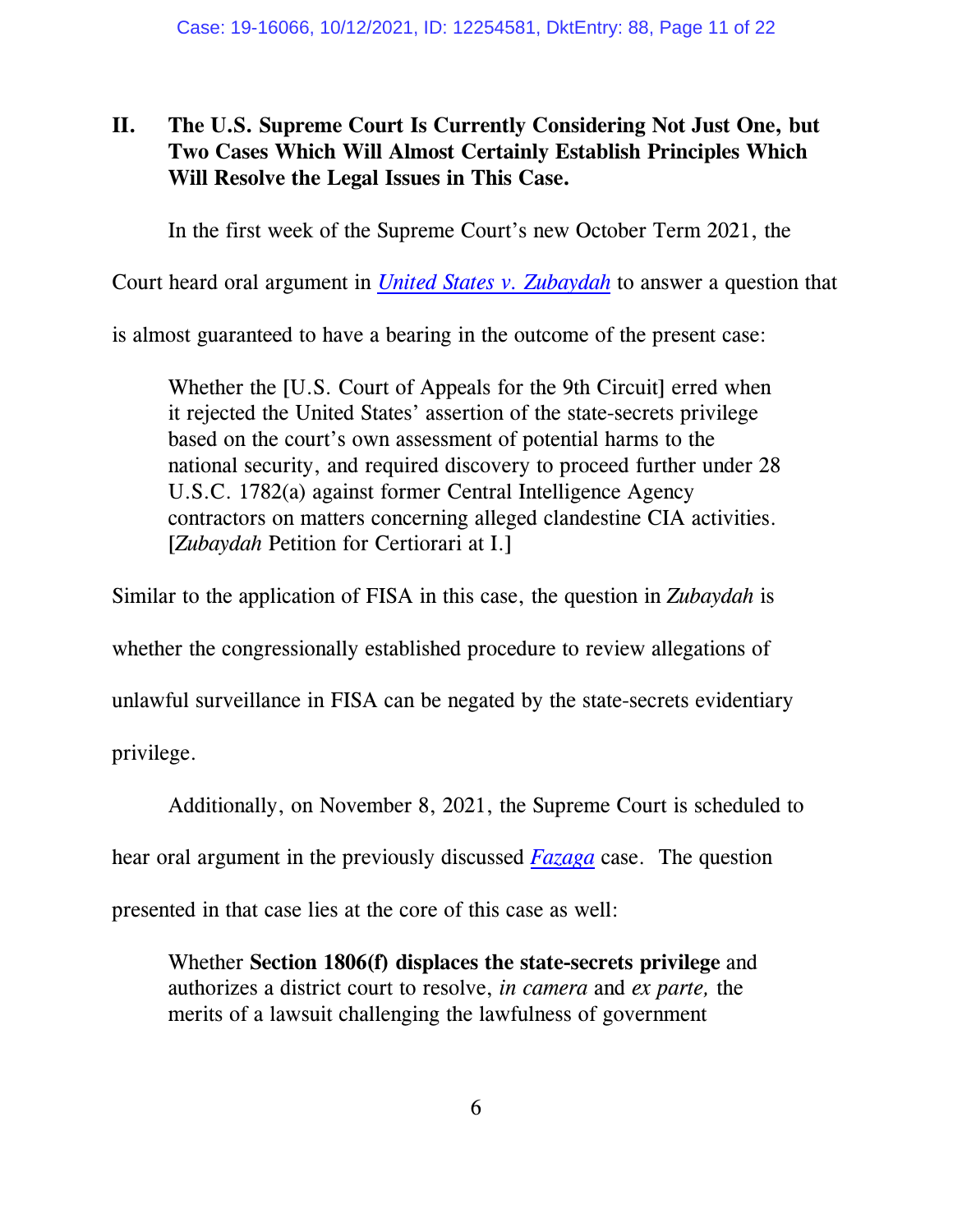surveillance by considering the privileged evidence. [*Fazaga* Petition for Certiorari at I (emphasis added).]

While these *amici* urge the court to grant Appellants' petition, in the alternative, these *amici* would urge the court to await the High Court's merits consideration of *Zubaydah* or *Fazaga* before ruling on the petition.

## **III. Shutting the Courthouse Door to Well-Grounded Claims of Unconstitutional Dragnet Warrantless Surveillance by the Federal Government Jeopardizes our Republican Form of Government.**

Although "there is no single 'correct' way to design a republican government,"<sup>2</sup> Madison explained in Federalist No. 39 that a republican form of government means "a government which derives all its powers directly or indirectly from the great body of the people; and is administered by persons holding their offices during pleasure, for a limited period, or during good behaviour." G. Carey & J. McClellan, *The Federalist, No. 39* at 194. Thus, the term encompasses two essential attributes: popular sovereignty and political accountability. As Justice Alito has noted: "Liberty requires accountability."<sup>3</sup>

<sup>2</sup> *Evenwel v. Abbott*, 136 S. Ct. 1120, 1140 (2016) (Thomas, J., concurring in the judgment).

<sup>3</sup> *Dep't of Transportation v. Ass'n of Am. RRs*, 575 U.S. 43, 57 (2015).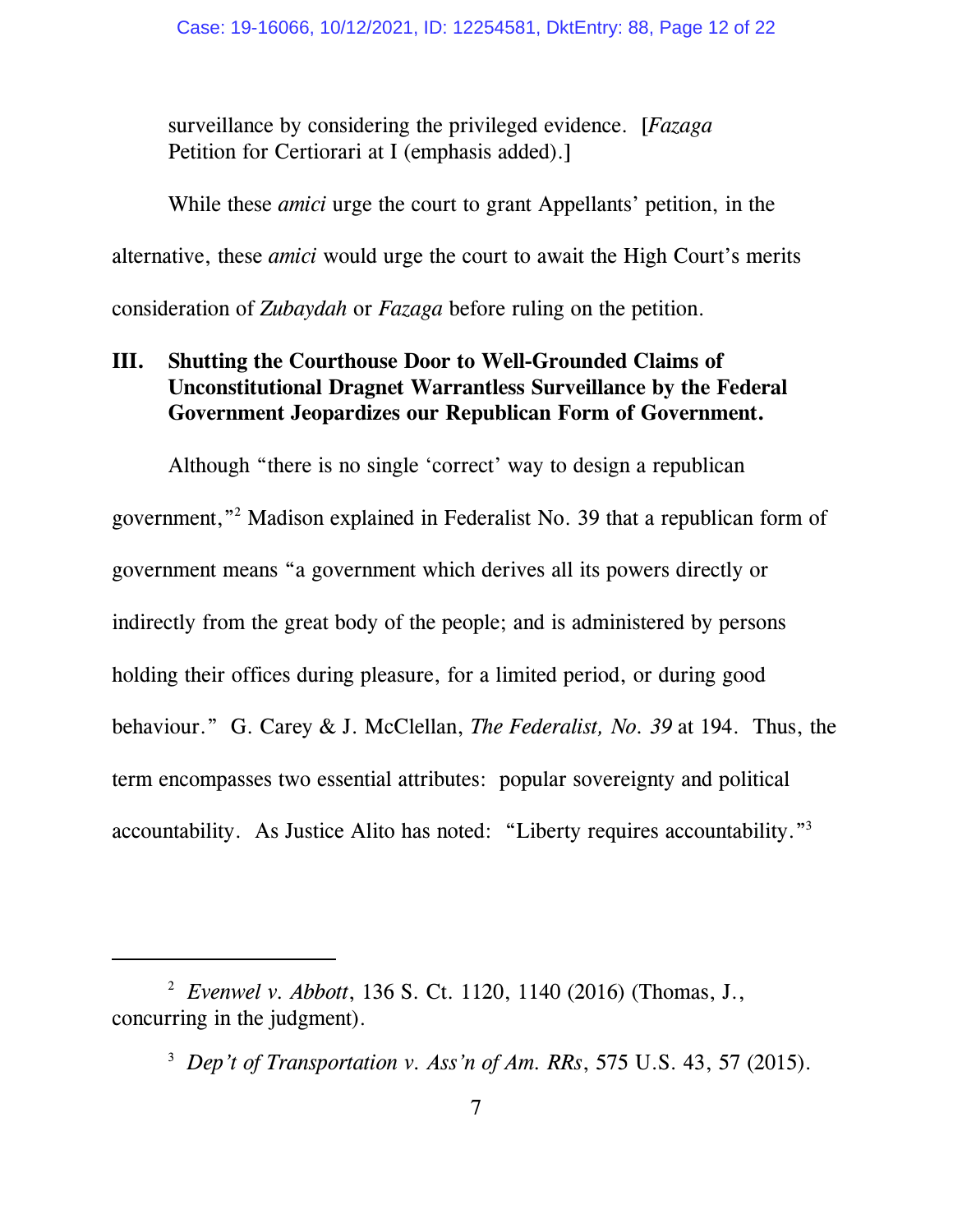Thus, our republican form of government is undermined by the panel's recent decision which effectively shuts the courthouse door to claims based on mass surveillance of Americans by the federal government — at least when the Constitution is violated for reasons of national security. If there is to be no review by a federal court of demonstrably unlawful activity by certain "Deep State" agencies, then there is every reason to believe that the federal government will take advantage of that "free pass" and continue to disregard the law that governs government — the U.S. Constitution. Such lawlessness erodes the faith of the American people in all branches of government. Two points should be considered. First, since government surveillance is generally conducted in secret, the American People must depend on federal law enforcement to curtail illegal surveillance programs. As shown in Section III.A, *infra*, there is no reason to believe federal law enforcement has ever or will ever constrain intelligence agencies. Second, as shown in Section III.B, *infra*, the failure of the Executive, Legislative, and Judicial Branches to protect the people may be understandable based on the raw power that surveillance gives to "Deep State" operatives — power that can and has been used to corrupt the American political process.

8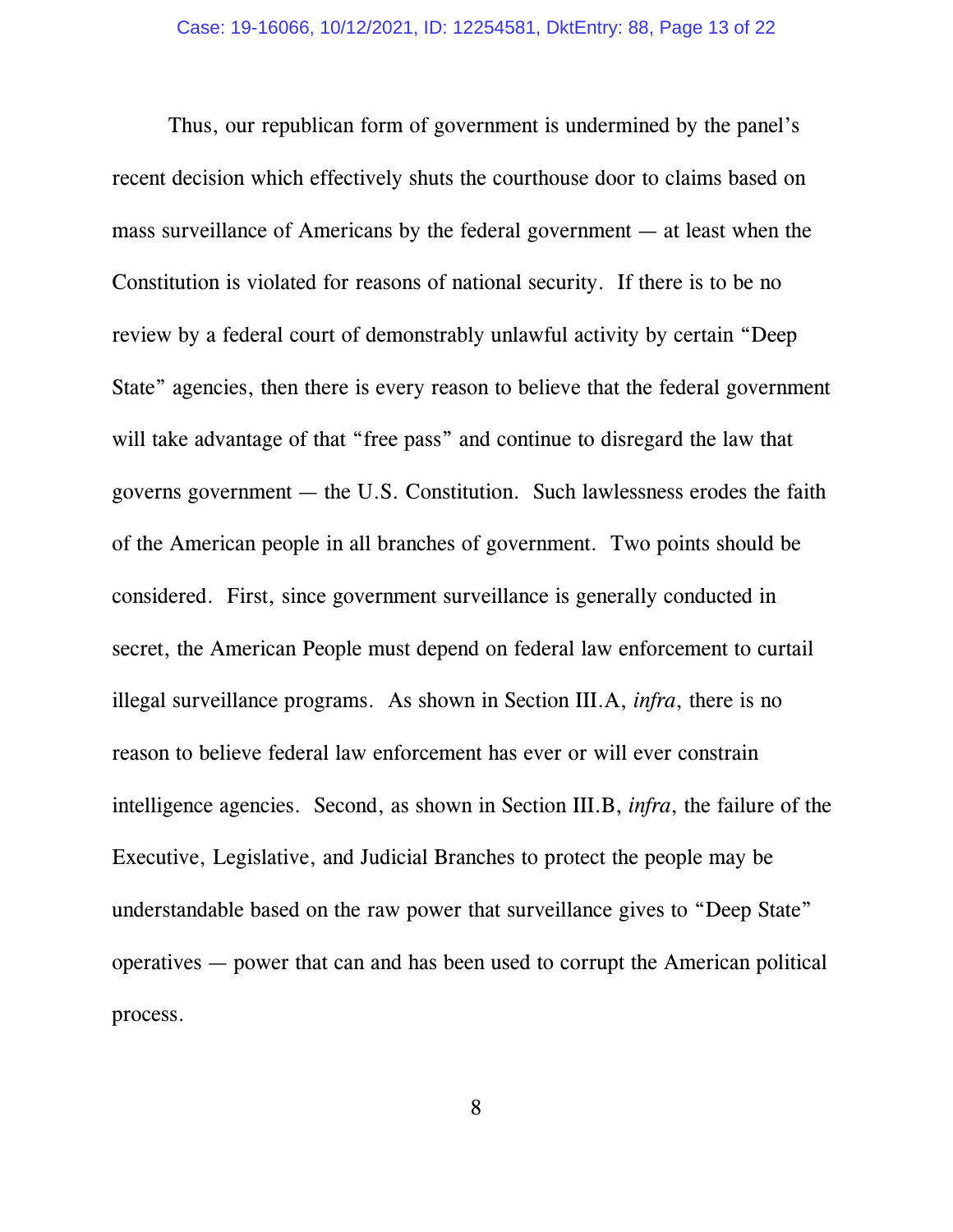### **A. The FBI and Department of Justice Cannot Be Trusted to Follow the Law, to Say Nothing of Enforcing Compliance by NSA and Other "Deep State" Agencies.**

Just two days after most of these *amici* filed their *amicu*s brief in the U.S. Supreme Court in *FBI v. Fazaga*, on September 30, 2021, Michael Horowitz, Inspector General of the U.S. Department of Justice, issued a third scathing report about the manner in which the FBI has been filing applications with the Foreign Intelligence Surveillance Court ("FISC") to surveil U.S. Persons.<sup>4</sup>

The first report was issued in December 2019 and addressed the FBI's "Crossfire Hurricane" investigation. That earlier report "identified fundamental and serious errors in the agents' conduct of the FBI's factual accuracy review procedures ... with regard to all four FISA applications ... [including] follow[ing] its [own] policies." Management Advisory Memorandum at 1.<sup>5</sup>

<sup>&</sup>lt;sup>4</sup> U.S. Department of Justice Inspector General, ["Audit of the Federal](https://oig.justice.gov/sites/default/files/reports/21-129.pdf) [Bureau of Investigation's Execution of Its Woods Procedures for Applications](https://oig.justice.gov/sites/default/files/reports/21-129.pdf) [Filed with the Foreign Intelligence Surveillance Court Relating to U.S. Persons](https://oig.justice.gov/sites/default/files/reports/21-129.pdf)," Audit Report 21-129 (Sept. 2021).

<sup>&</sup>lt;sup>5</sup> U.S. Department of Justice Inspector General, "Management Advisory [Memorandum for the Director of the Federal Bureau of Investigation Regarding](https://oig.justice.gov/sites/default/files/reports/a20047.pdf) [the Execution of Woods Procedures for Applications Filed with the Foreign](https://oig.justice.gov/sites/default/files/reports/a20047.pdf) [Intelligence Surveillance Court Relating to U.S. Persons](https://oig.justice.gov/sites/default/files/reports/a20047.pdf)," Audit Division 20-047 (March 2020) ("Management Advisory Memorandum").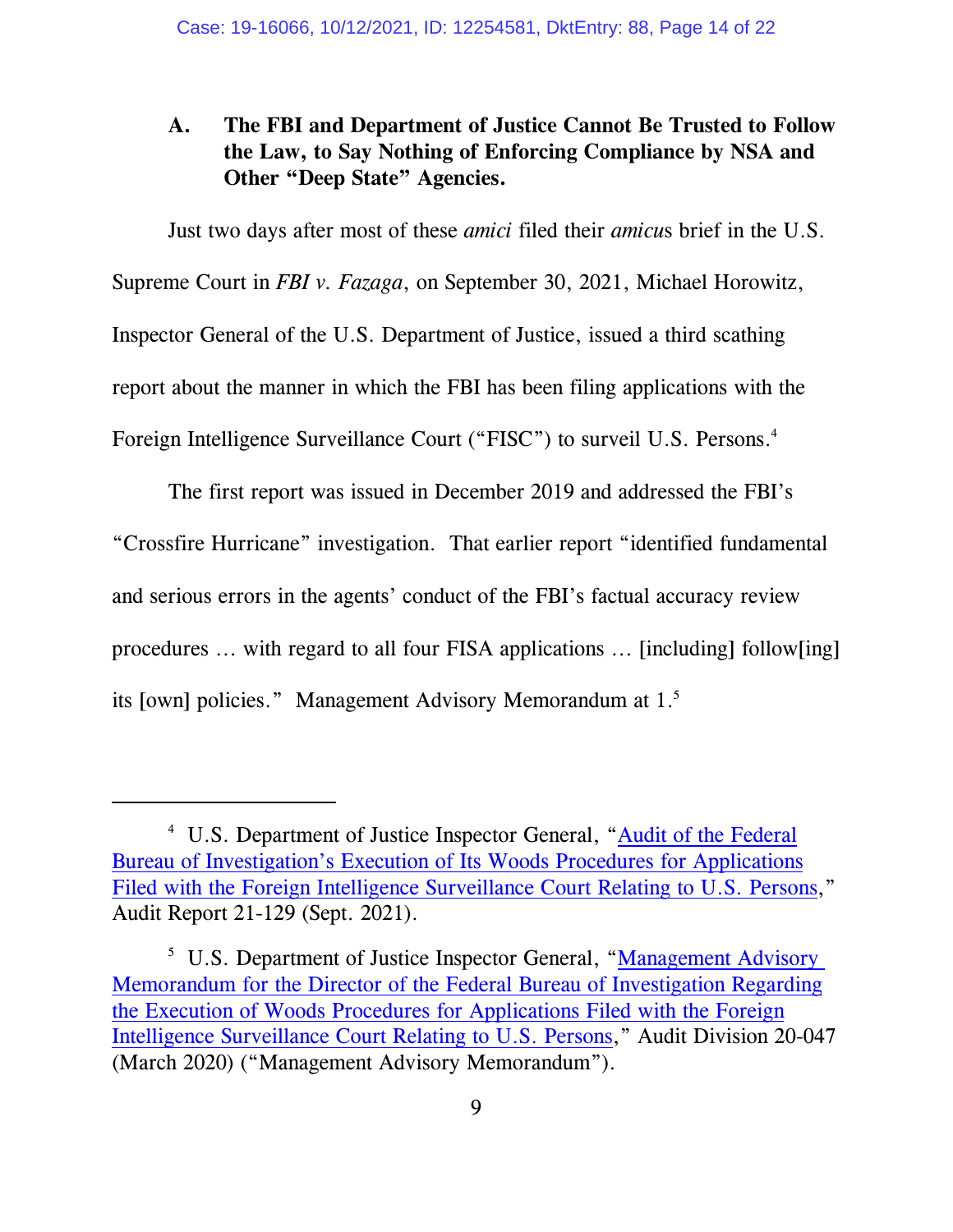The second report issued March 2020 more broadly reviewed applications involving counterintelligence and counterterrorism investigations from October 2014 through September 2019. It appears from the report that the IG is operating in an advisory role, seeking to ensure that laws and rules are followed prospectively, with no sanctions imposed on unlawful behavior by scores of FBI and DOJ personnel. Given that limited role, the report modestly concluded only that the IG staff "do not have confidence that the FBI has executed its Woods Procedures in compliance with FBI policy" which were designed to achieve the FBI's policy to be "'scrupulously accurate.'" *Id*. at 3.

The second IG report contained two recommendations: that the FBI monitor future actions and enhance training, and that the FBI inventory Woods Files for all FISA applications submitted to the FISC in all pending investigations. There is no hint that anyone would be held to account. *Id.* at 9. Indeed, the American People reading that report realize that there is almost no accountability within the FBI, the Department of Justice, and the other government agencies conducting surveillance. Although these law enforcement agencies can be ruthless in pursuing those who exhibit resistance to whatever may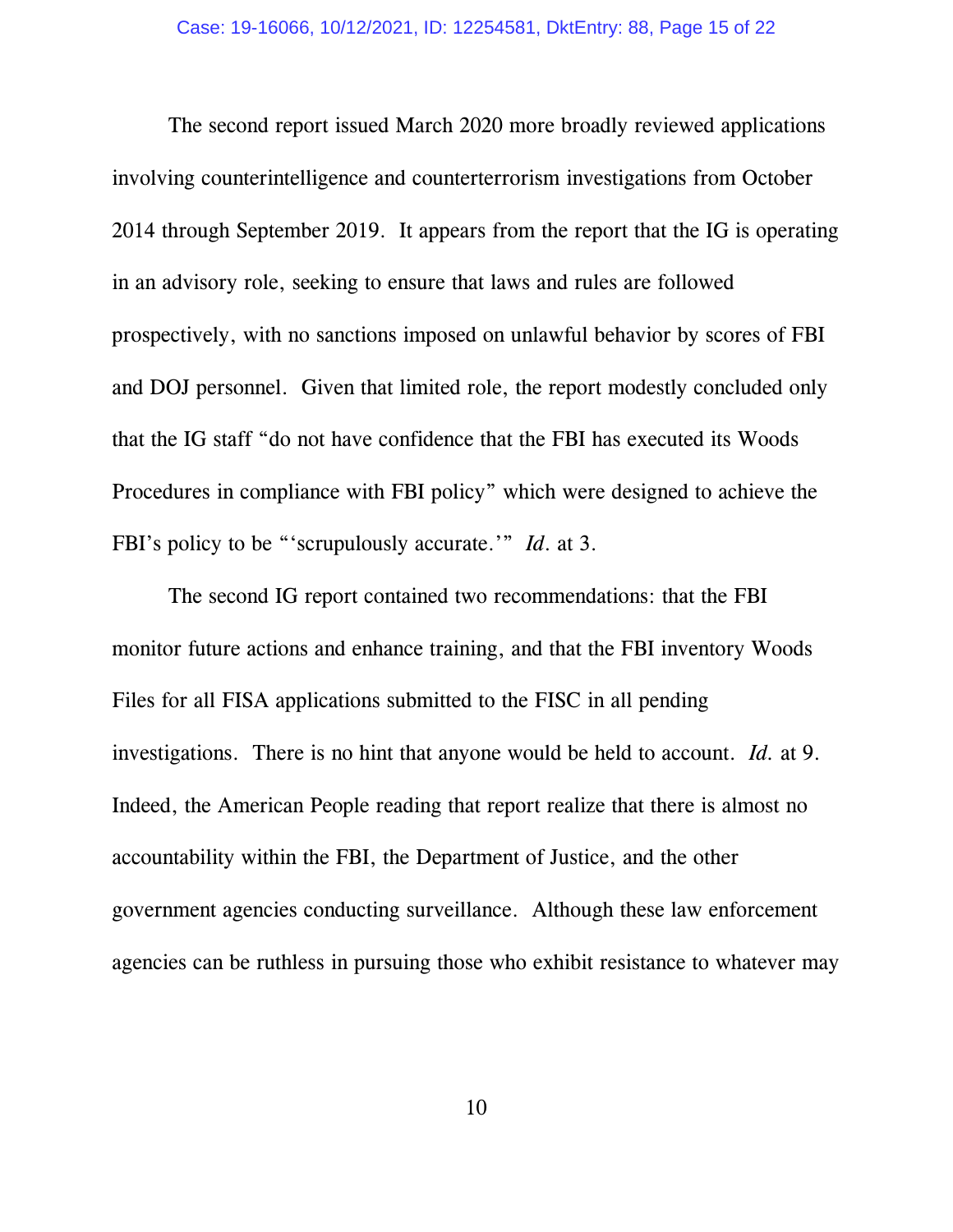be the ruling orthodoxy at the moment, they act as if the law applies only to American citizens, but not to the ruling class.

The March 2020 IG report again demonstrated the laxness with which the FBI and the Justice Department treat surveillance of American citizens even when they know their activities are being approved and monitored by the Foreign Intelligence Surveillance Court. Based on that public track record, there is every reason to believe that the same FBI and Justice Department treat surveillance of American citizens under the upstream data collection program under review in this case with even less concern for the property rights<sup>6</sup> and privacy rights of Americans.

### **B. Government Surveillance Empowers the "Deep State" to Gather the Information Necessary to Intimidate the Executive, Legislative, and Judicial Branches from Enforcing Constitutional Protections Against Government Surveillance.**

The U.S. Justice Department, which applies an equal standard to all Americans, can be a force for good. However, if the Justice Department, and

<sup>6</sup> Although Appellants may have entrusted their communications to necessary commercial third parties, they continue to enjoy a robust property interest in those communications from being diverted to government agents. *See United States v. Jones*, 565 U.S. 400 (2012) (restoring to primacy the original "property" basis of the Fourth Amendment). *See Ex parte Jackson*, 96 U.S. 727, 733 (1878).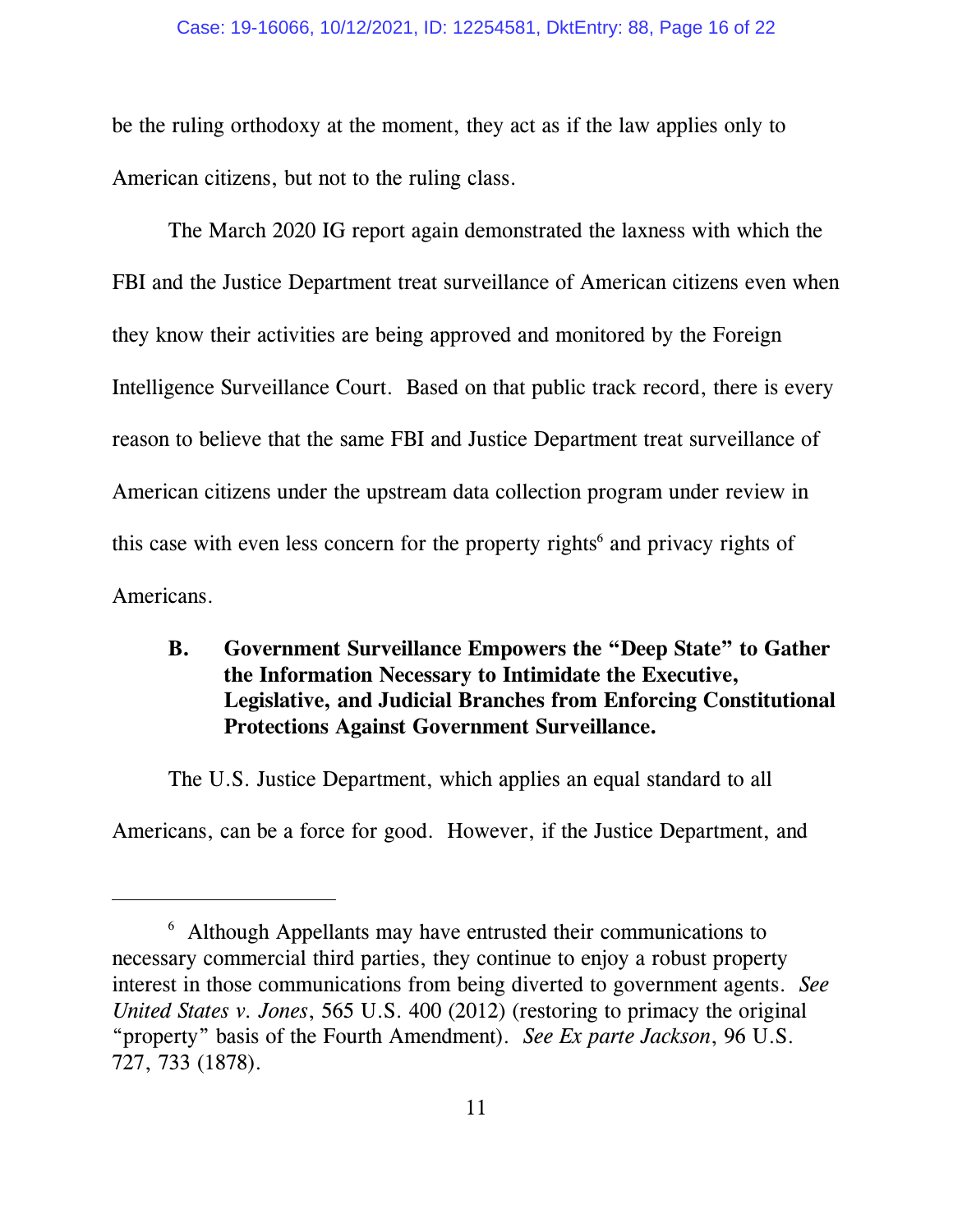what has been called "the nation's premiere law enforcement agency," the FBI, is politicized, it can be abused in ways that undermine our constitutional republic.

On September 21, 2021, an Op Ed in the *Wall Street Journal* rang out with the call: "Abolish the FBI."<sup>7</sup> That publication is not known for taking extreme views. The spark that led to this commentary was special counsel John Durham's indictment of "Michael Sussmann, then a lawyer for the Democrat-linked firm

Perkins Coie."

In delivering to the FBI fanciful evidence of Trump-Russia collusion a few weeks before the 2016 election, Mr. Sussmann is alleged to have lied to the FBI's chief lawyer, James Baker, claiming he was acting on his own behalf and not as a paid agent of the Clinton campaign....

Mr. Durham provides ample reason in his own indictment for why the FBI would have known exactly whom Mr. Sussmann was working for. If Mr. Sussmann didn't lie at the time, Mr. Baker may have lied since about what transpired between him and Mr. Sussmann. Either way, we are free to suspect the FBI would have found it useful to be protected from inconvenient knowledge about the Clinton campaign's role. The same FBI then was busy ignoring the political antecedents of the Steele dossier, also financed by Mr. Sussmann's law firm on behalf of the Clinton campaign, information that the FBI would shortly withhold from a surveillance court in pursuit of a warrant to spy on Trump pilot fish Carter Page. [Emphasis added.]

<sup>7</sup> Coleman Jenkins, Jr., "Abolish the F.B.I.," *Wall Street Journal* (Sept. 22, 2021).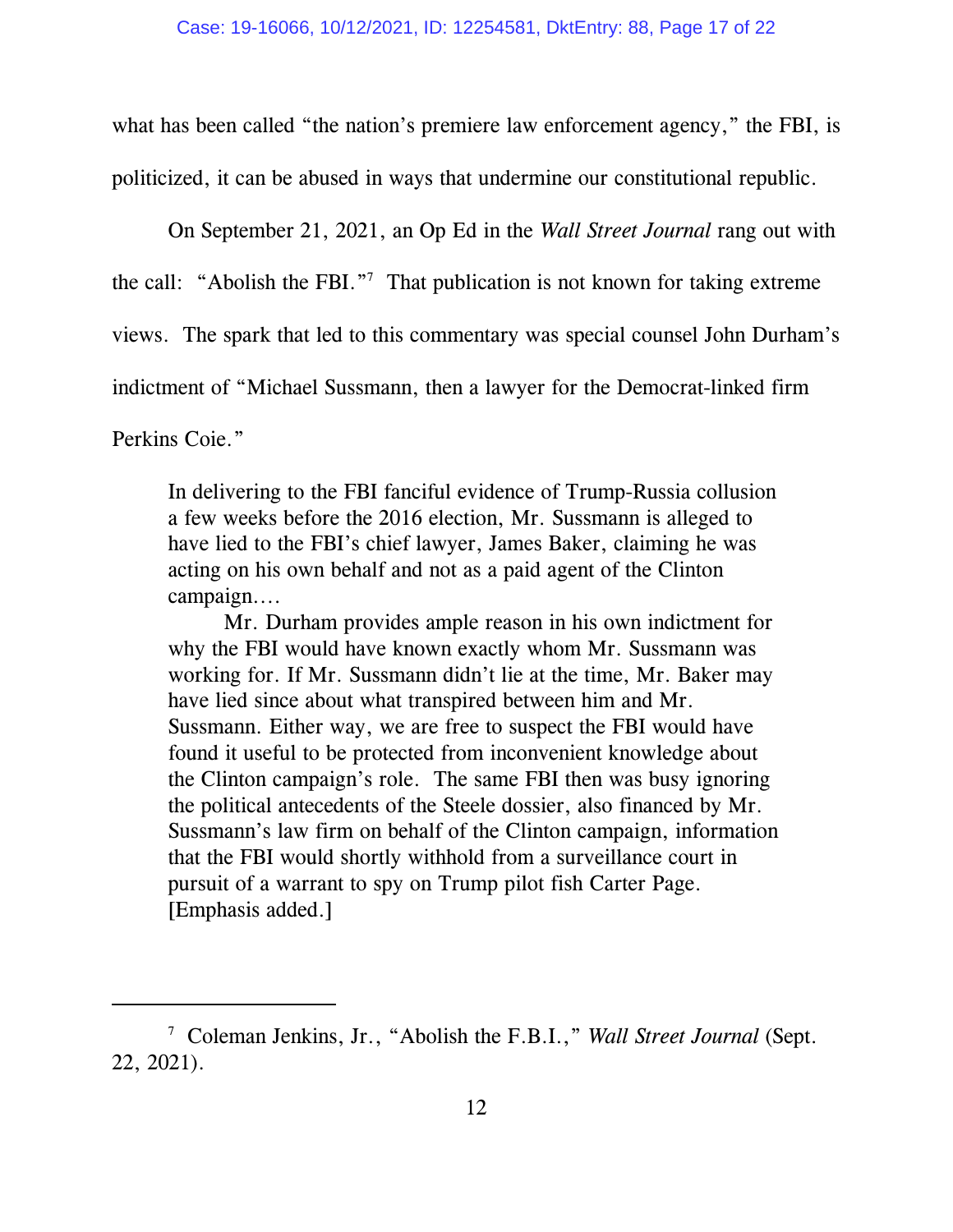In a sane country, the FBI's efforts to change the outcome of the 2016

Presidential Campaign would have already led to efforts to rein in, restructure, or abolish that agency. But it hasn't  $-$  raising the question "why?" Perhaps the reason why neither Congress, nor most of the Judiciary, nor any other Administration except that of President Trump, has confronted the FBI or the Intelligence Community is well explained by U.S. Senate Majority Leader Chuck Schumer (D-NY) to Rachel Maddow:

 "Let me tell you: you take on the Intelligence Community — they have six ways from Sunday of getting back at ya."<sup>8</sup>

The final comments of Senator Schumer in that interview have been largely ignored, but in light of what is now known about the fraudulent foundations of the Trump-Russia hoax, they are revealing:

From what I am told, they [the Intelligence Community] are very upset with how [President Trump] has treated them and talked about them. And we need the Intelligence Community ... look at the Russian hacking, without the Intelligence Community we wouldn't have discovered it.... [The Rachel Maddow Show (emphasis added).]

This is not a new problem. Ronald Kessler's book, The Secrets of the

FBI, details Director Hoover's special Official and Confidential files on elected

<sup>&</sup>lt;sup>8</sup> ["Schumer Warns Trump: Intel Community Has Many Ways to 'Get Back](https://www.youtube.com/watch?v=6OYyXv2l4-I) [at You](https://www.youtube.com/watch?v=6OYyXv2l4-I),'" *The Rachel Maddow Show* (Sept. 26, 2019).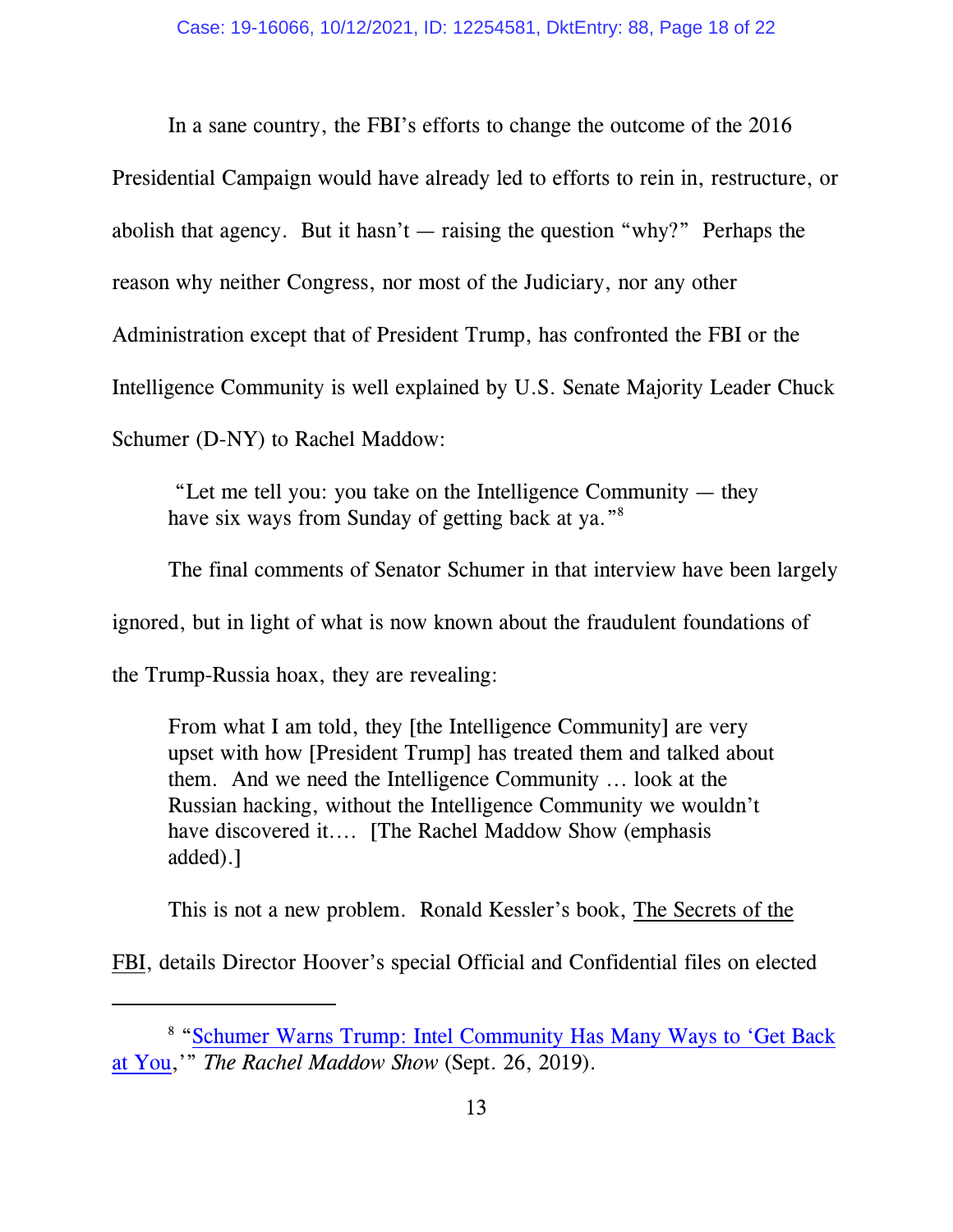and appointed government officials kept in his office. An article in *The Daily*

*Beast* explains how these files were used:

"The moment [Hoover] would get something on a senator," said William Sullivan, who became the number three official in the bureau under Hoover, "he'd send one of the errand boys up and advise the senator that **'we're in the course of an investigation, and we by chance happened to come up with this data on your daughter. But we wanted you to know this.** We realize you'd want to know it.' Well ...what does that tell the senator? From that time on, the senator's right in his pocket."

Lawrence J. Heim, who was in the Crime Records Division, confirmed to me that the bureau sent agents to tell members of Congress that Hoover had picked up derogatory information on them.

"He [Hoover] would send someone over on a very confidential basis," Heim said. As an example, if the Metropolitan Police in Washington had picked up evidence of homosexuality, "he [Hoover] would have him say, **'This activity is known by the Metropolitan Police Department and some of our informants, and it is in your best interests to know this.'** But nobody has ever claimed to have been blackmailed. You can deduce what you want from that." [R. Kessler, ["FBI Director Hoover's Dirty Files: Excerpt from Ronald](https://www.thedailybeast.com/fbi-director-hoovers-dirty-files-excerpt-from-ronald-kesslers-the-secrets-of-the-fbi) [Kessler's 'The Secrets of the FBI](https://www.thedailybeast.com/fbi-director-hoovers-dirty-files-excerpt-from-ronald-kesslers-the-secrets-of-the-fbi),'" *Daily Beast* (July 13, 2017) (emphasis added).]

From the era of Hoover to the circumstances existing today as described by

Senator Schumer, information collected by the "Deep State" can and has been

used to intimidate and control those in positions of power. Perhaps this is the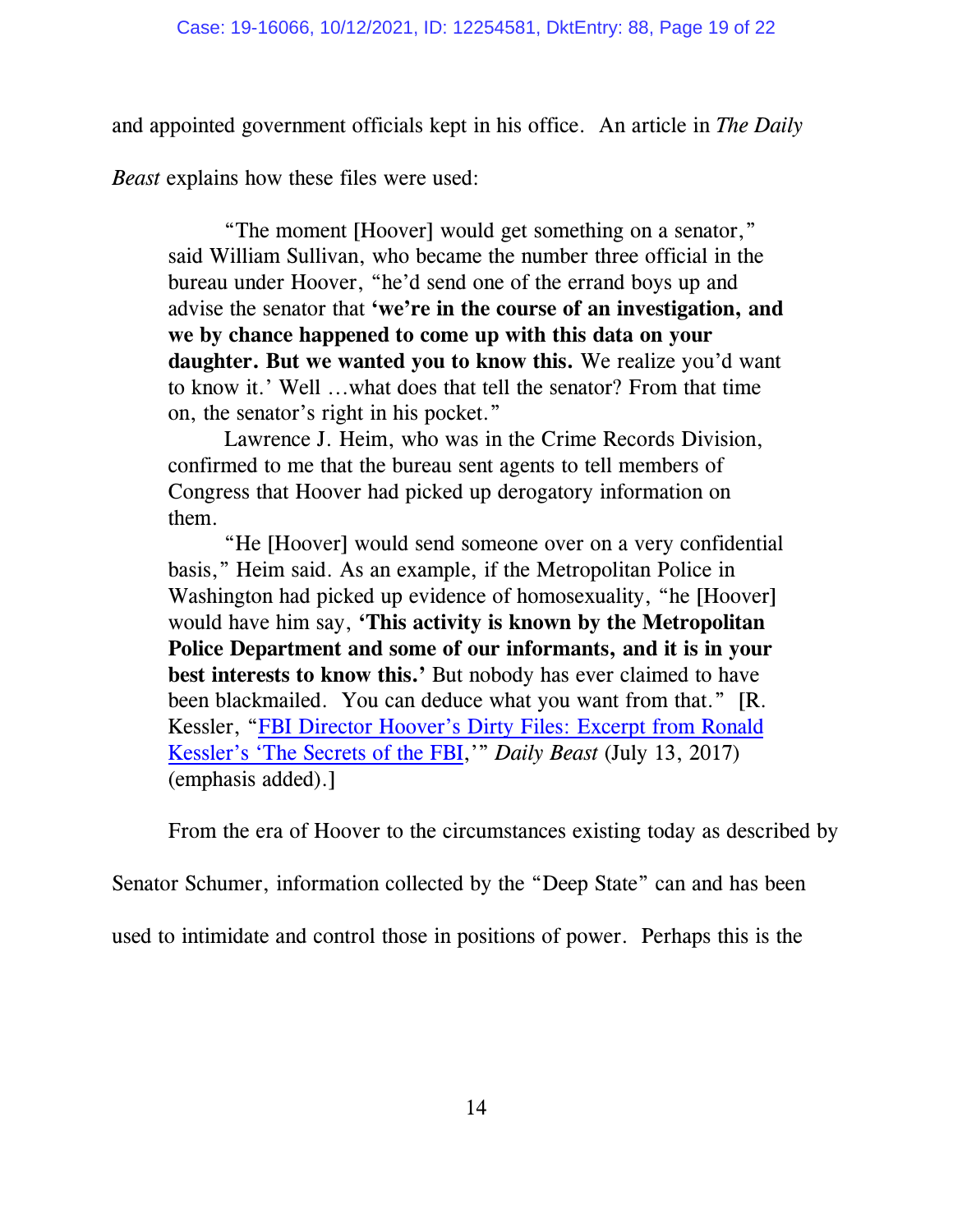dominant reason why lawbreakers at the highest levels of government are almost never investigated, charged or punished for anything they do.<sup>9</sup>

#### **CONCLUSION**

For the reasons set out in Appellants' Petition for Rehearing and Rehearing *En Banc* and the reasons set out above, these *amici* urge the Court to either grant the Petition or to hold it pending Supreme Court disposition of the two related merits cases now before it.

Respectfully submitted,

JOSEPH W. MILLER JEREMIAH L. MORGAN\* JOSEPH MILLER LAW OFFICES, LLC WILLIAM J. OLSON P.O. Box 83440 ROBERT J. OLSON Fairbanks, AK 99708 WILLIAM J. OLSON, P.C.

PATRICK M. MCSWEENEY Vienna, VA 22180-5615 MCSWEENEY, CYNKAR & KACHOUROFF (703) 356-5070 3358 John Tree Hill Road Powhatan, VA 23139 \*Attorney of Record

/s/ Jeremiah L. Morgan

370 Maple Avenue W., Suite 4

<sup>9</sup> Twenty-nine years ago, FBI sniper Lon Horiuchi killed Vicky Weaver at Ruby Ridge, Idaho, while holding her baby. "The FBI initially claimed that killing Mrs. Weaver was justified and then later covered up key details and claimed it was accidental. FBI chief Louis Freeh pretended his agents had done nothing seriously wrong.... [T]he feds paid a \$3 million wrongful death settlement to the Weaver family." J. Bovard, ["Ruby Ridge and the FBI License](https://jimbovard.com/blog/2021/08/22/ruby-ridge-and-the-fbi-license-to-kill/) [to Kill](https://jimbovard.com/blog/2021/08/22/ruby-ridge-and-the-fbi-license-to-kill/)," *JimBovard.com* (Aug. 22, 2021).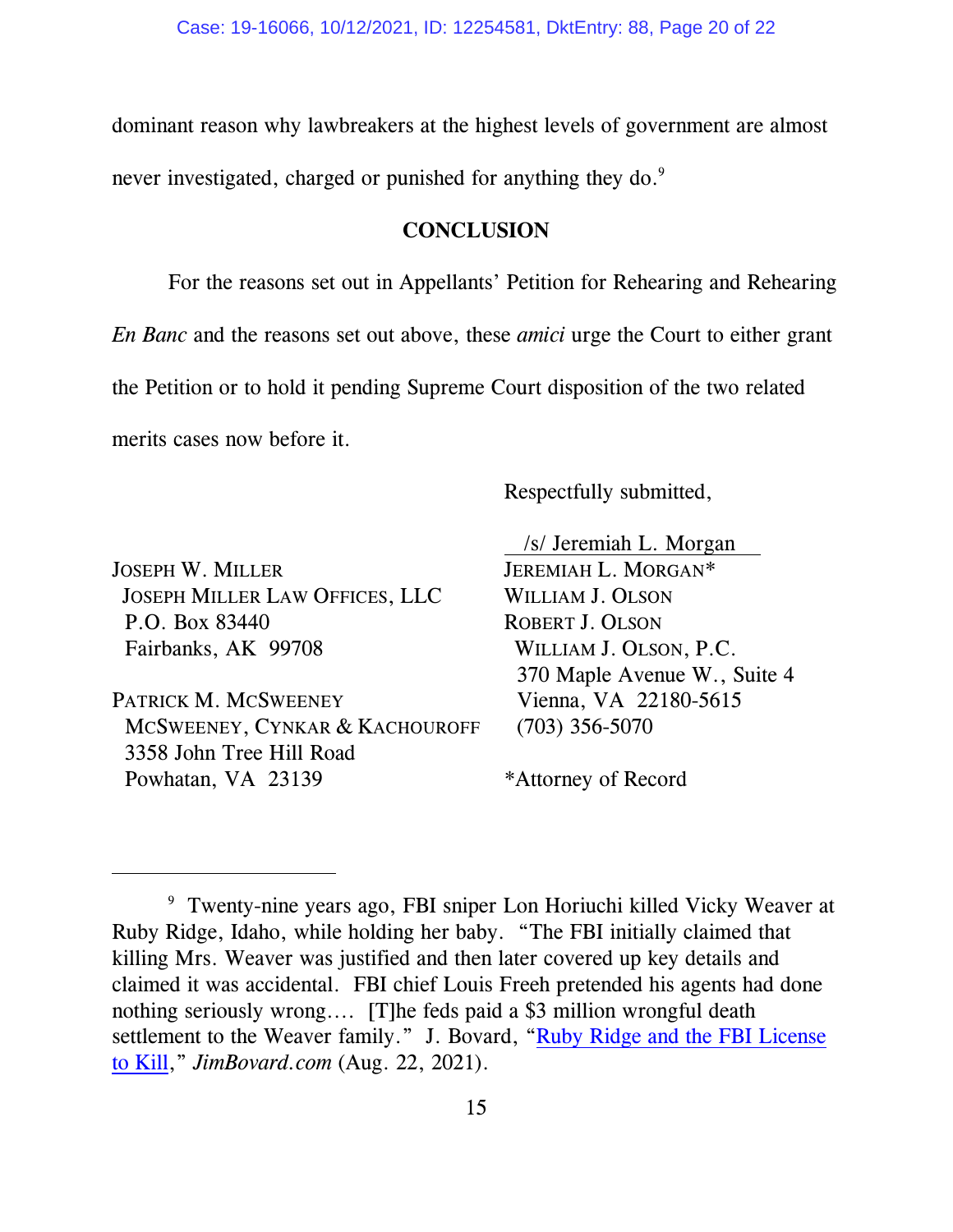GARY G. KREEP CALIF. CONSTITUTIONAL RIGHTS FDN. 932 D Street, Suite 2 Ramona, CA 92065

JAMES N. CLYMER CLYMER, MUSSER & SARNO, P.C. 408 W. Chestnut St. *Attorneys for Amici Curiae* Lancaster, PA 17603